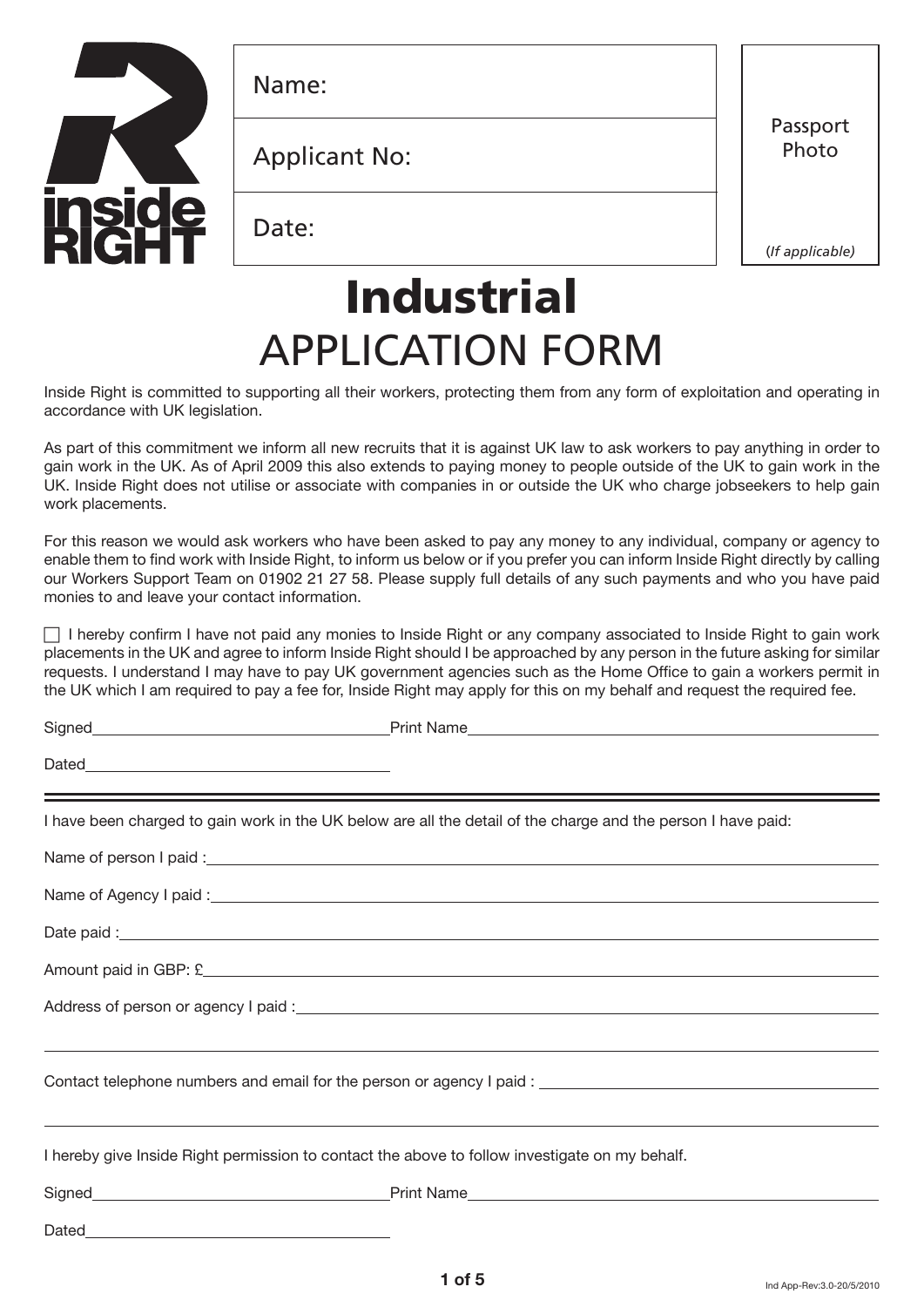## Personal Details MANDATORY, PLEASE COMPLETE ALL SECTIONS IN BLOCK CAPITALS

| <u> 1989 - Johann Barn, mars ar breithinn ar breithinn an t-ann an t-ann an t-ann an t-ann an t-ann an t-ann an t-</u> | $\textbf{Postcode} \_\_\_\_\_ \textbf{postcode} \_\_\_\_ \textbf{postcode} \_\_\_\_ \textbf{postcode} \_\_\_\_ \textbf{postcode} \_\_\_\_ \textbf{postcode} \_\_\_\_ \textbf{postcode} \_\_\_\_ \textbf{postcode} \_\_\_\_ \textbf{postcode} \_\_\_\_ \textbf{postcode} \_\_\_\_ \textbf{postcode} \_\_\_\_ \textbf{postcode} \_\_\_\_ \textbf{postcode} \_\_\_\_ \textbf{postcode} \_\_\_\_ \textbf{postcode} \_\_\_\_ \textbf{postcode} \_\_\_\_ \textbf{postcode} \_\_\_ \textbf{postcode} \_\_\_ \textbf{post$ |
|------------------------------------------------------------------------------------------------------------------------|--------------------------------------------------------------------------------------------------------------------------------------------------------------------------------------------------------------------------------------------------------------------------------------------------------------------------------------------------------------------------------------------------------------------------------------------------------------------------------------------------------------------|
| Telephone (home): ________________________________                                                                     |                                                                                                                                                                                                                                                                                                                                                                                                                                                                                                                    |
| Email address: _____________                                                                                           |                                                                                                                                                                                                                                                                                                                                                                                                                                                                                                                    |
| Your Payslip will be emailed to this address.                                                                          |                                                                                                                                                                                                                                                                                                                                                                                                                                                                                                                    |
|                                                                                                                        |                                                                                                                                                                                                                                                                                                                                                                                                                                                                                                                    |
|                                                                                                                        |                                                                                                                                                                                                                                                                                                                                                                                                                                                                                                                    |
|                                                                                                                        |                                                                                                                                                                                                                                                                                                                                                                                                                                                                                                                    |
|                                                                                                                        |                                                                                                                                                                                                                                                                                                                                                                                                                                                                                                                    |
| National Insurance Number:                                                                                             | Contact No:                                                                                                                                                                                                                                                                                                                                                                                                                                                                                                        |
| Do you hold a full current UK driving licence?                                                                         | YES  <br>NO                                                                                                                                                                                                                                                                                                                                                                                                                                                                                                        |
|                                                                                                                        |                                                                                                                                                                                                                                                                                                                                                                                                                                                                                                                    |
| Do you have regular use of a $\Box$ motorcycle $\Box$                                                                  | bicycle                                                                                                                                                                                                                                                                                                                                                                                                                                                                                                            |
| Do you have any convictions, other than those spent?                                                                   | <b>YES</b><br><b>NO</b>                                                                                                                                                                                                                                                                                                                                                                                                                                                                                            |
| (if 'YES') please give details: _______                                                                                |                                                                                                                                                                                                                                                                                                                                                                                                                                                                                                                    |
| Are you a Student?<br><b>YES</b><br><b>NO</b>                                                                          | P38 Completed:<br><b>YES</b><br><b>NO</b>                                                                                                                                                                                                                                                                                                                                                                                                                                                                          |
|                                                                                                                        | Nationality (this information is required by The Employment Agencies Act): [169] Mationality (this information is required by The Employment Agencies Act):                                                                                                                                                                                                                                                                                                                                                        |
| To be completed by non-British and Non-EC nationals only                                                               |                                                                                                                                                                                                                                                                                                                                                                                                                                                                                                                    |
|                                                                                                                        |                                                                                                                                                                                                                                                                                                                                                                                                                                                                                                                    |
| Do you require a work permit? YES<br>NO <sub>l</sub>                                                                   |                                                                                                                                                                                                                                                                                                                                                                                                                                                                                                                    |
|                                                                                                                        |                                                                                                                                                                                                                                                                                                                                                                                                                                                                                                                    |
| <b>Banking Details</b>                                                                                                 |                                                                                                                                                                                                                                                                                                                                                                                                                                                                                                                    |
|                                                                                                                        |                                                                                                                                                                                                                                                                                                                                                                                                                                                                                                                    |
|                                                                                                                        | Building Society Reference No: _______________________                                                                                                                                                                                                                                                                                                                                                                                                                                                             |
|                                                                                                                        |                                                                                                                                                                                                                                                                                                                                                                                                                                                                                                                    |
| Is this your personal account ? $YES$ $\Box$ No                                                                        |                                                                                                                                                                                                                                                                                                                                                                                                                                                                                                                    |
|                                                                                                                        |                                                                                                                                                                                                                                                                                                                                                                                                                                                                                                                    |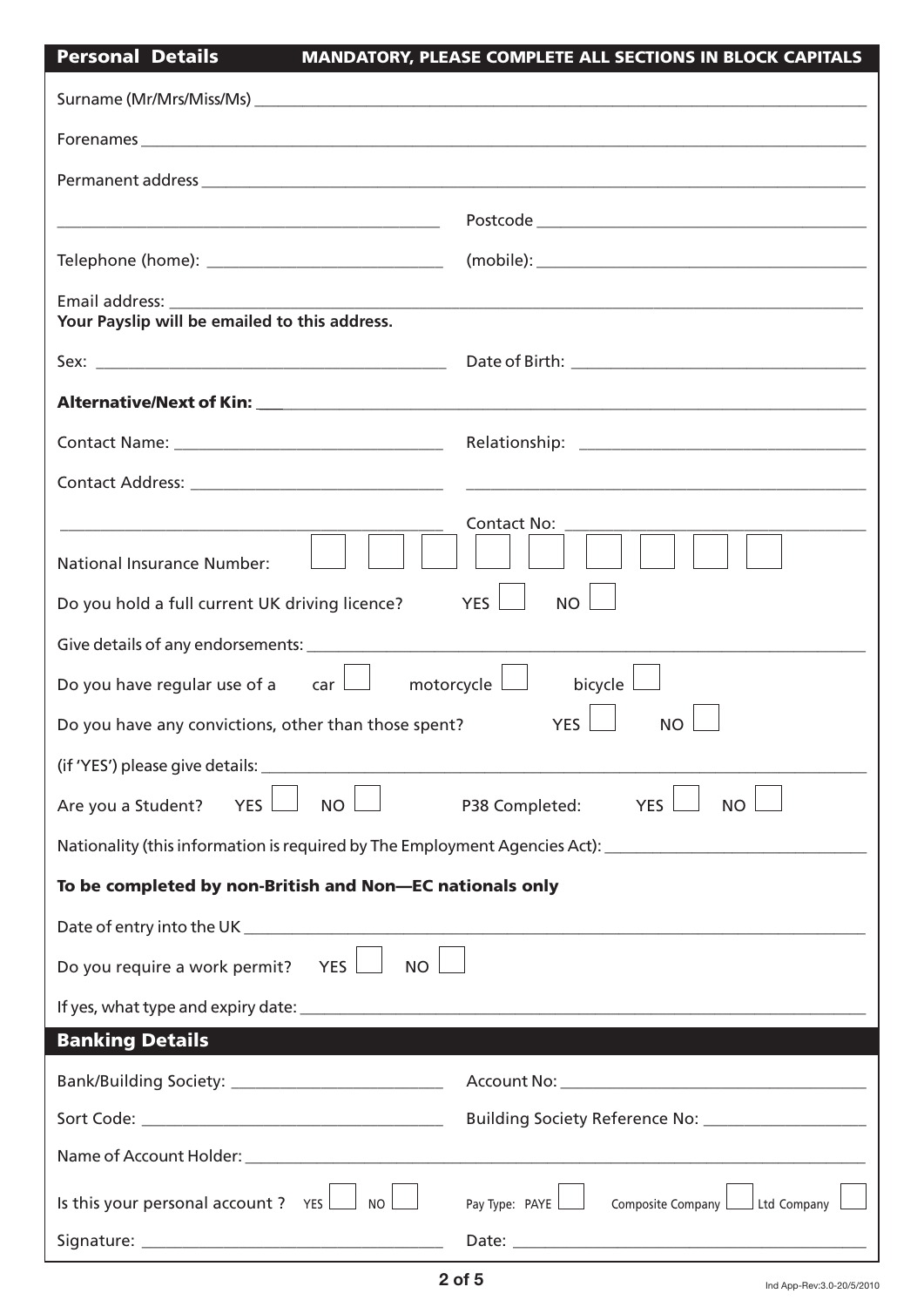### Work Requirements

# Please indicate days and hours that would suit you better: (Please tick) Other information relevant to your application: \_ Qualifications & Experience Professional Qualifications Further/Secondary Education Name of Professional Body | Membership Grade | Was Membership gained by examination | Date MON TUES WED DAYS **EVENINGS** NIGHTS ROTATING SHIFTS THURS FRI SAT SUN

| Name of School/College | Subject | Qualification (GCE, CSE, GCSE etc.) | Grade | Date |
|------------------------|---------|-------------------------------------|-------|------|
|                        |         |                                     |       |      |
|                        |         |                                     |       |      |
|                        |         |                                     |       |      |
|                        |         |                                     |       |      |
|                        |         |                                     |       |      |
|                        |         |                                     |       |      |

| <b>Employment History</b>  |                      |    |      |                    |                    |
|----------------------------|----------------------|----|------|--------------------|--------------------|
| <b>Previous Employer</b>   |                      |    |      |                    |                    |
| Name of Previous Employers | <b>Position Held</b> | To | From | Salary/Rate of Pay | Reason For Leaving |
|                            |                      |    |      |                    |                    |
|                            |                      |    |      |                    |                    |
|                            |                      |    |      |                    |                    |
|                            |                      |    |      |                    |                    |
|                            |                      |    |      |                    |                    |
|                            |                      |    |      |                    |                    |
|                            |                      |    |      |                    |                    |

#### Recent Assignments

| Agency | Client | Contact | Job Type | Pay Rate |
|--------|--------|---------|----------|----------|
|        |        |         |          |          |
|        |        |         |          |          |
|        |        |         |          |          |
|        |        |         |          |          |
|        |        |         |          |          |
|        |        |         |          |          |
|        |        |         |          |          |
|        |        |         |          |          |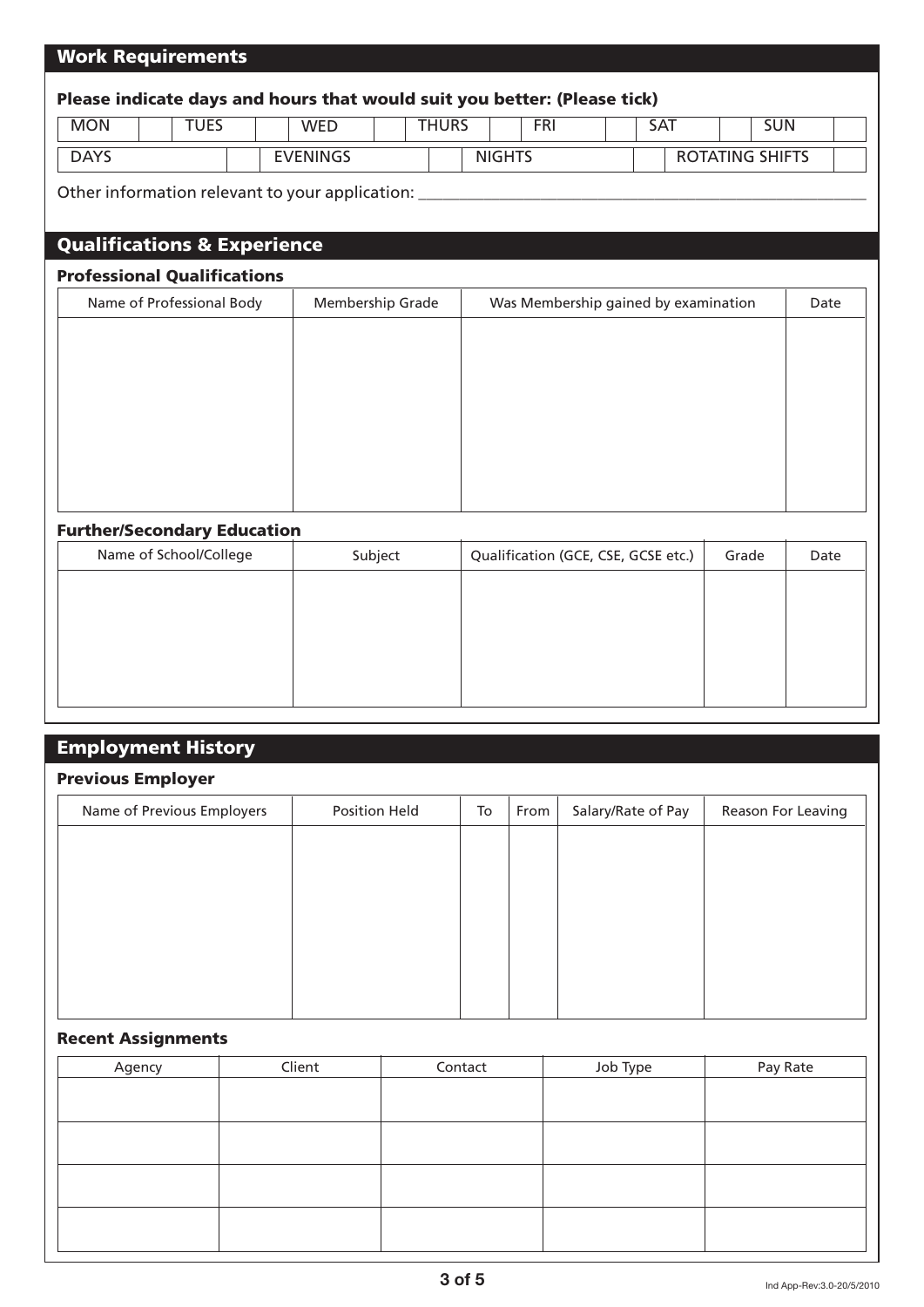#### Referees

Please give name of present employer and next most recent employer. College/School leavers should give the name of lecturers/teachers as appropriate.

If this is not possible, please give names of persons best able to write a reference in support of your application.

#### You should not give friends/relatives as referees.

| $\begin{picture}(150,10) \put(0,0){\vector(1,0){100}} \put(15,0){\vector(1,0){100}} \put(15,0){\vector(1,0){100}} \put(15,0){\vector(1,0){100}} \put(15,0){\vector(1,0){100}} \put(15,0){\vector(1,0){100}} \put(15,0){\vector(1,0){100}} \put(15,0){\vector(1,0){100}} \put(15,0){\vector(1,0){100}} \put(15,0){\vector(1,0){100}} \put(15,0){\vector(1,0){100}}$ |
|--------------------------------------------------------------------------------------------------------------------------------------------------------------------------------------------------------------------------------------------------------------------------------------------------------------------------------------------------------------------|
|                                                                                                                                                                                                                                                                                                                                                                    |
|                                                                                                                                                                                                                                                                                                                                                                    |
|                                                                                                                                                                                                                                                                                                                                                                    |
|                                                                                                                                                                                                                                                                                                                                                                    |
|                                                                                                                                                                                                                                                                                                                                                                    |
|                                                                                                                                                                                                                                                                                                                                                                    |
|                                                                                                                                                                                                                                                                                                                                                                    |

#### Criminal record and security checks Criminal record and security checks

This information will be used to identify appropriate opportunities for you and NOT as a short listing tool in the recruitment process

Do you hold a Criminal Records Bureau Disclosure or overseas police check carried out within the last 3 years? If yes, please give details **Yes/No** 

Have you ever been convicted of a criminal offence which is not spent under the Rehabilitation of Offenders Act 1974? If yes, please give details Yes/No

You may be offered an opportunity to work within an environment or establishment where you may come into contact with children or other vulnerable groups, or your profession/occupation may fall within certain excepted categories. Where this is likely to apply, the Rehabilitation of Offenders Act 1974 (Exceptions) Order 1975 requires us to ask you for additional information.

A criminal record check from the Criminal Records Bureau may be required where this type of work is sought.

| Do you have any previous convictions, whether or not they are "spent" within the Act, including any cautions,<br>reprimands, final warnings, bind-overs or any convictions from overseas? |             |
|-------------------------------------------------------------------------------------------------------------------------------------------------------------------------------------------|-------------|
| If yes, please give details                                                                                                                                                               | Yes/No      |
|                                                                                                                                                                                           |             |
| Do you hold any form of current security clearance?                                                                                                                                       | Yes/No      |
| Date granted                                                                                                                                                                              | Expiry date |

l confirm that the information I provided on this form and within my CV, if applicable, is both truthful and accurate. I have omitted no facts that could affect my future employment. I understand that any engagement entered into is subject to documentary evidence of my right to work in the UK, verification of any professional qualifications and, in the case of temporary assignments, subject to satisfactory references. I expressly consent to any sensitive or personal data, disclosed as part of my application, being used in connection with the search for work, subject to the relevant Data Protection legislation.

I will inform Inside Right immediately of any circumstances that may affect my work, such as changes to health, subsequent pending prosecutions or convictions, which may arise whilst I am registered for permanent or tempor I understand that Inside Right has the right to request a Criminal Records Bureau Disclosure where they consider it necessary and that any details from this, or any other police checks provided, may be forwarded to a poten

Signed Print name Date

Place of work when granted